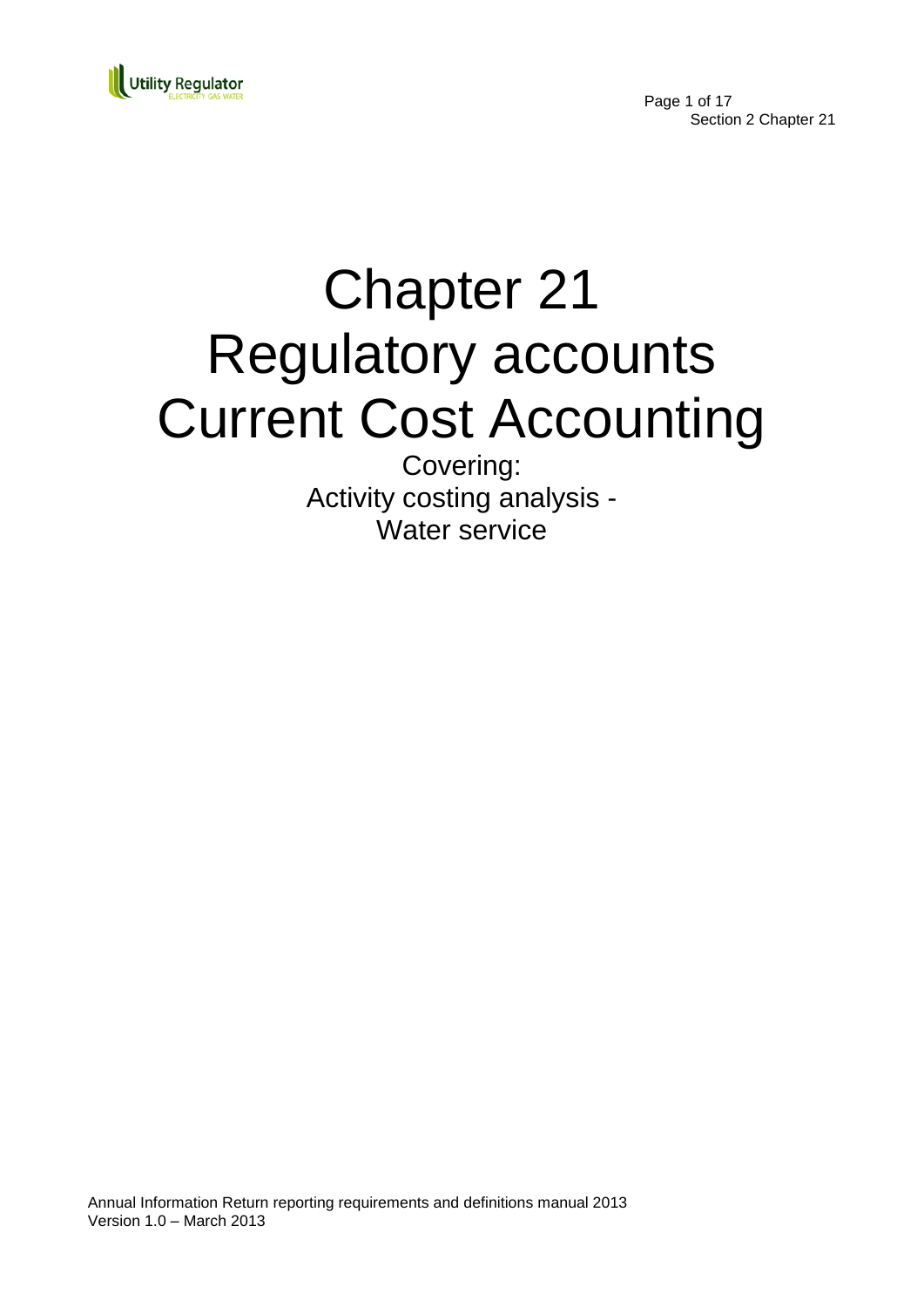

# **Chapter 21 Regulatory accounts Current Cost Accounting Activity costing analysis - water service**

These tables consist of 34 lines within four main headings. They include operating costs and capital maintenance costs. The information is used for operating cost trends analysis and for the compilation of unit costs. The table is split into three separate tables: NI Water only, PPP only and Total costs. The PPP only table refers to NI Water expenditure associated with operating the PPP facilities.

NI Water should provide data relating to services provided by its PPP water contractor operated works. A commentary should be provided confirming the costs that **NI Water incurs** associated with PPP operations. These should be reported in the PPP only table in lines 2 (power), 9 (other direct costs), 10 (direct costs), 11 (general and support expenditure), 12 (functional expenditure), 14 (Scientific services), 17 (rates) and 21a (PPP unitary charge). The company should also report the payment by the concessionaire to the operators split by functional area. This line will stand alone and is not incorporated in the calculation of total costs. The data in the PPP only section should be consistent with that reported in chapter 43.

# **Direct costs**

These are costs that are directly attributable to each water service activity, namely water resources and treatment and water distribution. Such costs include apportionments, where such apportionments are necessitated by operational consideration (for example where mobile gangs are used to operate both water and sewerage activities). The direct costs incurred in the provision of general and support activities are given in total for the water service and are also apportioned between service activities.

# **Operating expenditure**

The costs of subjective elements (i.e. rates, doubtful debts or exceptional items) are included only at the water service level and are not apportioned between service activities.

# **Reactive maintenance**

The costs of reactive maintenance expenditure on water infrastructure and non-infrastructure assets which are included within operating expenditure, for each of the two service activities.

# **Capital maintenance**

The capital charges for each service category for infrastructure renewals expenditure, infrastructure renewals accrual/prepayment and current cost depreciation. Other capital charges are included at the service level only and are not apportioned between service activities.

Please note that the current cost depreciation charge, as defined in this table, is the gross figure, i.e. before the amortisation of deferred credits. This figure is not the same as the current cost depreciation charge stated in table 29 line 5.

# **Company commentary**

Annual Information Return reporting requirements and definitions manual 2013 Version 1.0 – March 2013 **Allocation of costs**: NI Water must explain the basis for allocation of costs between opex, capex and capital maintenance; between water and sewerage services; and between service areas within the water service. It should also clearly state any general allocation rules, which have been used by themselves, their contractors or agents (e.g. a rule requiring the capitalisation of any expenditure greater than £100). NI Water should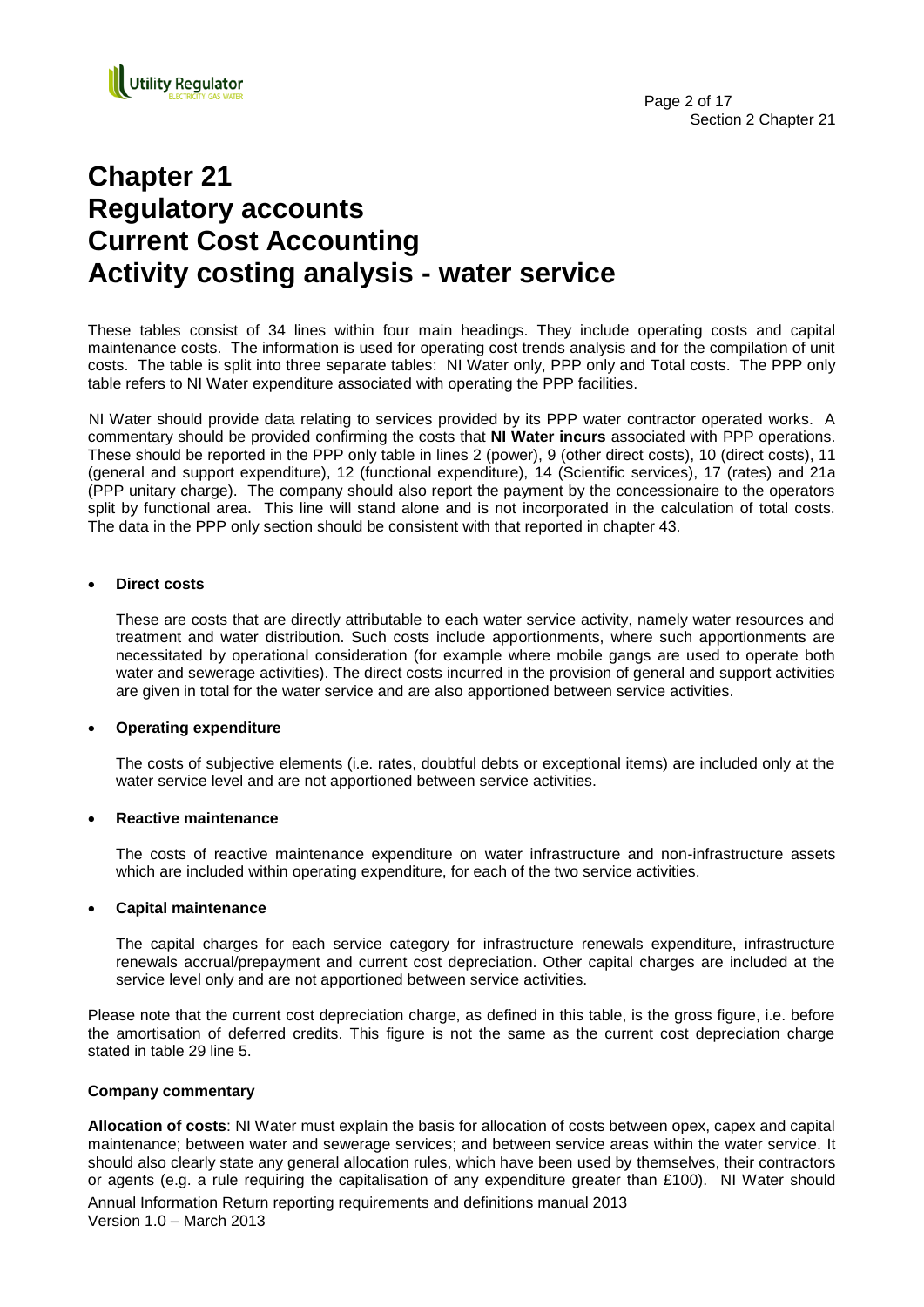

Page 3 of 17

Section 2 Chapter 21

also detail any changes in judgements, apportionments or adjustments since the prior year, including changes to their capitalisation policies.

- NI Water should state whether costs such as leakage control have been allocated entirely to opex, or whether significant elements of expenditure have been allocated to capital maintenance or capex lines;
- It is important that NI Water explain how costs related to business activities (particularly customer services/billing) and indirect costs (general and support expenditure, restructuring provisions and other atypical items) are allocated between the water and sewerage services; and
- It is important that NI Water clearly explains the allocation of indirect costs between the individual service areas (e.g. water distribution and treatment).

# System and controls

NI Water should provide a commentary detailing the costing methodology and details of any developments and improvements made in the financial year. This should include an update of the development and implementation of relevant controls and an assessment of how effectively they are operating.

NI Water should highlight any significant internal control weaknesses identified during the year, including from Internal Audit findings, and their assessed impact plus details of processes implemented/ to be implemented to prevent such reoccurrences.

**Atypical costs and provisions**: NI Water must reveal and explain all significant atypical costs and provisions which have occurred during the reporting year, regardless of whether or not they are declared as exceptional items. NI Water should report atypical costs net of any cost savings associated with the atypical event, for example a reduction in pumping and treatment costs due to lower distribution input during a drought.

NI Water must also confirm the absence of any atypical costs.

In the commentary to the table NI Water must disclose:

- Business restructuring costs including the Business Improvement Programme. (Please provide a brief description of the costs split between redundancy payments, pension contributions and consultants' fees etc.);
- Compensation payments (for one-off events, but not standard GSS or customer charter payments);
- Costs attributable to unusual weather conditions;
- Pension holidays; and,
- Rebates of NI Environment Agency or other service charges, including rates.

NI Water must disclose in their commentary, fines paid or provisions made against Section 34 of The Street Works (Northern Ireland) Order 1995 for prolonged occupation of the highway. Preferably this should be reported in the other direct costs line, otherwise NI Water must state where they have accounted for the fines.

If fines were paid or provisions made in the report year these must also be recorded in the commentary.

In addition, NI Water must disclose the reasons for any exceptional items, which have been declared, and whether they are expenses or provisions for future costs.

NI Water must disclose the purpose and amount of any provision included in operating expenditure, and disclose the amount of provision expended or released in the reporting year.

Annual Information Return reporting requirements and definitions manual 2013 Version 1.0 – March 2013 **Changes in costs**: NI Water must explain all changes between the prior year (inflated) and reporting year in each element of operating expenditure, including reactive and planned maintenance, where a change in an element exceeds 2% of total operating expenditure, and explain fluctuations in any element of direct costs or operating expenditure which has changed by more than 30% of the prior year figure. An element here refers to a specific category of cost in a service area. So, for example, a change in power costs for the distribution service area above the threshold would need to be explained, as would a change in materials and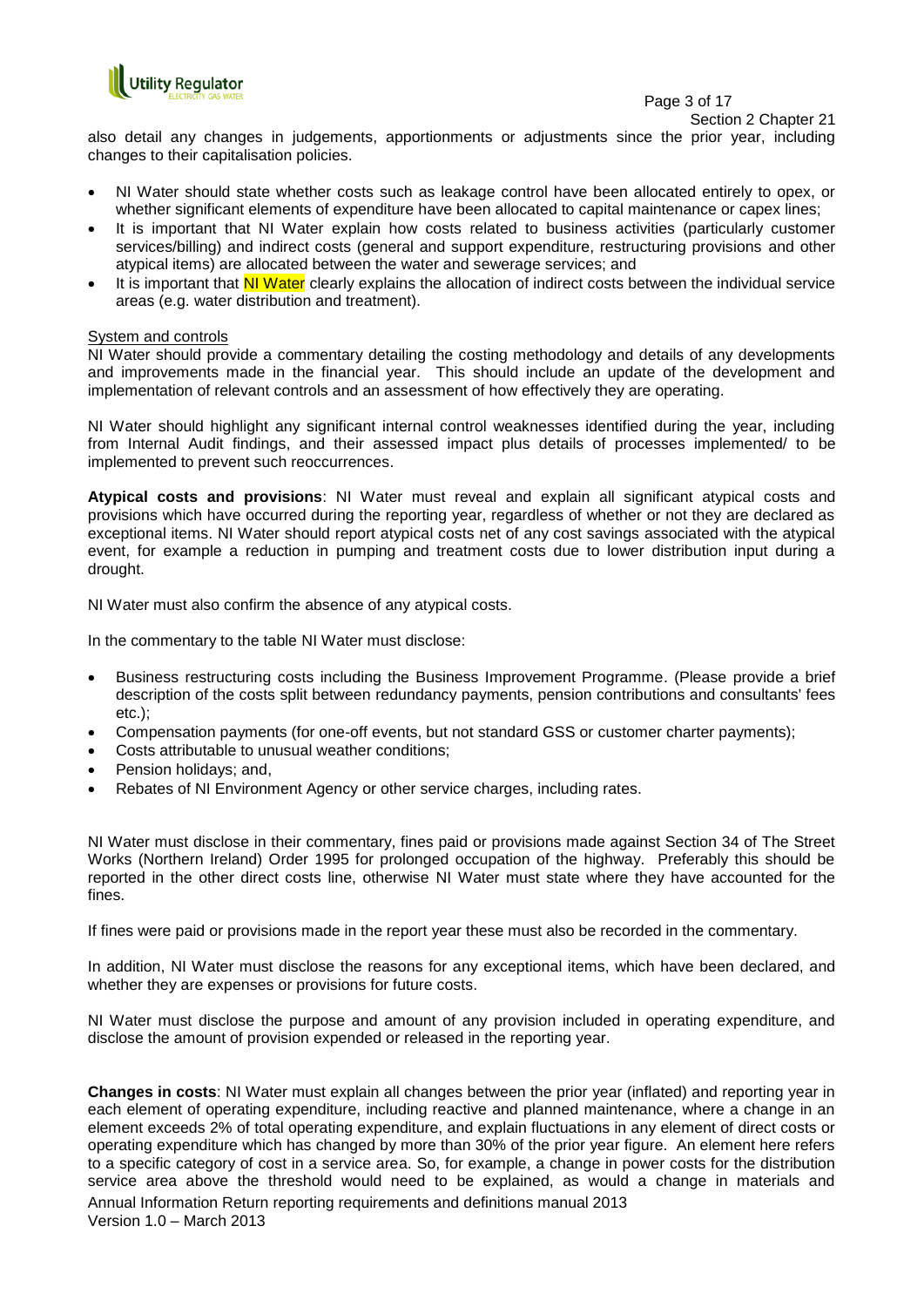

#### Page 4 of 17

Section 2 Chapter 21

consumables for the resources and treatment service. If the total column for any category of cost changes above the threshold, this will also need to be explained if it has not already been explained by changes in the individual service areas.

**Total operating expenditure**: NI Water must explain any difference between total operating expenditure as shown in table 21 line 22 and in table 35 line 24.

**Pensions:** NI Water should identify in the commentary the total element relating to pension costs reported in table 21. NI Water is asked to set out the level of their actual pension contributions in the reporting year.

If NI Water is using the multi-employer exemption under FRS 17 it should explain how reported costs in table 21 differ to those that would have been reported had FRS 17 been fully adopted. It should explain the procedure used to allocate pension costs between the water and sewerage service (where applicable). NI Water must also ensure that the actuarial assumptions underpinning the FRS17 valuation are made available to the Auditor on request.

NI Water should include in its commentary a description of the methodology for apportioning pension costs between water and sewerage, the split between appointed and non-appointed and the split across different lines in tables 21 and 22.

In addition, NI Water should detail the split between regular and deficit payments where applicable.

**Third party costs:** NI Water should detail those costs which it has reported in third party costs, and confirm that any associated income has been reported as third party services income in Table 23. Except in the case of revenue from supplying non-potable water, where the correct treatment is set out in the guidance for table 23. If costs have been allocated between third party and appointed business activities, for example allocating costs between customer side and company side for supply pipe repairs, NI Water should explain the basis on which this allocation has been made.

**Water infrastructure renewals charge (IRC**): line 25 equals the IRC made to the profit and loss account for the year. Please refer to chapter 33 for company, Reporter and Auditors guidance. All commentary on IRC should be provided in chapter 33.

Donations to charitable trusts or other funds assisting customers with payment difficulties should be included in the customer services line (line 13), otherwise NI Water should state in which line it has accounted for the costs. NI Water must confirm how much it has paid to charitable trusts or other funds assisting customers with payment difficulties. Where the costs have been accounted for in different lines in previous years, please specify which line they have been included in and disclose the amounts.

# **General and support costs**

Line 11 of table 21 relates to general and support costs. NIW should provide a detailed breakdown of the costs included within general and support costs. This should include a table in the supporting commentary of the principal components of general and support costs in excess of £1m. NI Water should refer to the supplementary guidance entitled "Chapter 21 and Chapter 22 General and Support cost guidance" for guidance on categorisation of general and support costs.

# **Employment costs**

Line 1 of table 21 relates to employment costs. NIW should provide a detailed breakdown of the costs included within employment costs. This should include a table in the supporting commentary of the principal components of employment costs in excess of £1m e.g. wages, salaries, pension, etc.

# **Power costs**

Line 2 of table 21 relates to power costs (including CRC costs). Within the commentary NI Water should detail the separate costs associated with mandatory participation in the CRC Energy Efficiency Scheme.

# **Hired and contracted**

Line 4 of table 21 relates to hired and contracted costs. NIW should provide a detailed breakdown of the costs included within hired and contracted costs. This should include a table in the supporting commentary of the principal components in excess of  $£1m$  e.g. consultancy, contractors etc.

Annual Information Return reporting requirements and definitions manual 2013 Version 1.0 – March 2013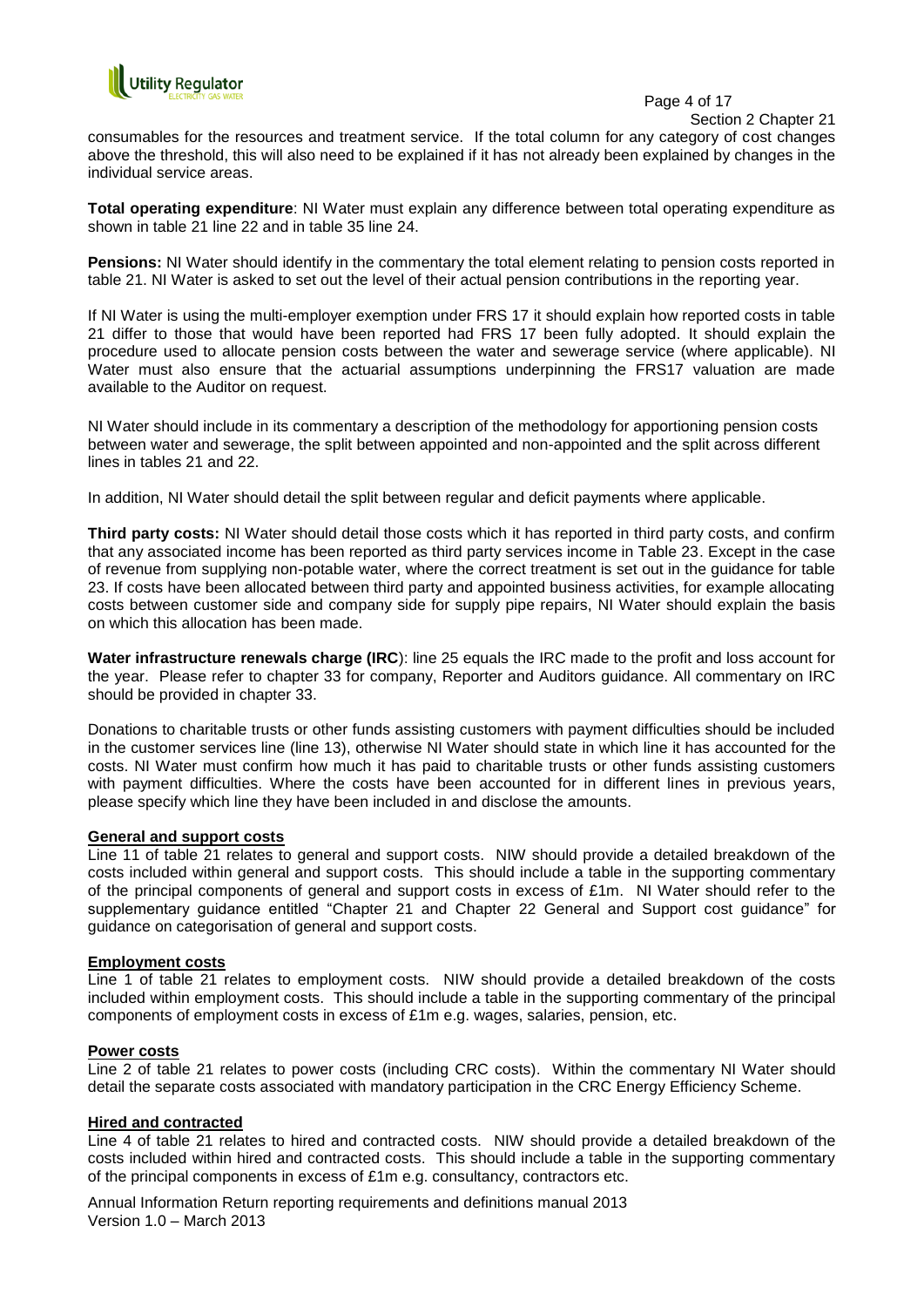

#### **Payment by PPP concessionaire to PPP operator**

Line 22a relates to the payment by the PPP concessionaire to the PPP operator in relation to the operation of the works. The company should describe how this figure was derived and how the company has excluded capital maintenance or any other capital/financial charges which may form part of the payment by the concessionaire to the operator.

#### **Guidance to the Reporter**

**Changes in costs**: The Reporter should check that NI Water has provided explanations on the reasons for changes and fluctuations in costs where the conditions noted in the above subsection apply. If it has not, the Reporter should comment. In addition, the Reporter should give an opinion based on his knowledge of the business on NI Water's explanation of any significant changes in costs, particularly where they relate to changes in operating conditions, e.g. drought or cold weather.

**Cost allocation:** The Reporter should comment on the appropriateness of NI Water"s cost allocation procedures. Verification should also be undertaken of expenditure associated with the CRC Energy Efficiency Scheme.

**Water infrastructure renewals charge**: The Reporter should refer to Reporter guidance in chapter 33.

The Reporter should check that NI Water has disclosed donations to charitable trusts and other funds assisting customers with payment difficulties as requested, otherwise the Reporter should comment.

The Reporter should check that NI Water has disclosed the amount of fines paid or provisions made against Section 34 of The Street Works (Northern Ireland) Order 1995 for prolonged occupation of the highway. If not the Reporter should comment.

If fines were paid or provisions made in the reporting year, the Reporter should check that these have also been disclosed.

#### **Environmental Regulator costs**

In previous AIRs it appears that NI Water are presenting Environmental Regulator costs within Line 11 General and Support Costs as opposed to Line 7 (Service Costs) where the guidance specifies. NI Water should state Environmental Regulator costs within Line 7 of Table 21.

#### **Guidance to Auditors**

See "Auditors' guidance".

#### **Column definitions**

**Column 1**: **Water resources and treatment**: all direct costs associated with the abstraction, conveyance and treatment of raw water, including routine maintenance. (Non-routine maintenance should be charged to **General and support activities.**) Include the cost of bulk water supplies purchased, but exclude the functional costs of bulk water supplied to third parties and of non-potable water. For these purposes, the latter costs should be estimated, and adjustments made to the appropriate subjective fields (including depreciation and infrastructure renewals expenditure/repayment/accrual). Compensating adjustments should be made under **Services provided for third parties.** 

See RAG 4.03 for further description of activities.

**Column 2**: **Water distribution**: all direct costs associated with the pumping, storage and conveyance of treated water, including the operation, control and monitoring of the distribution system, including routine maintenance. (Non-routine maintenance should be charged to **General and support activities**.) Where pumps serve a dual abstraction/distribution function, an assessment must be made of the costs of each function based on relative pumping head.

Annual Information Return reporting requirements and definitions manual 2013 Version 1.0 – March 2013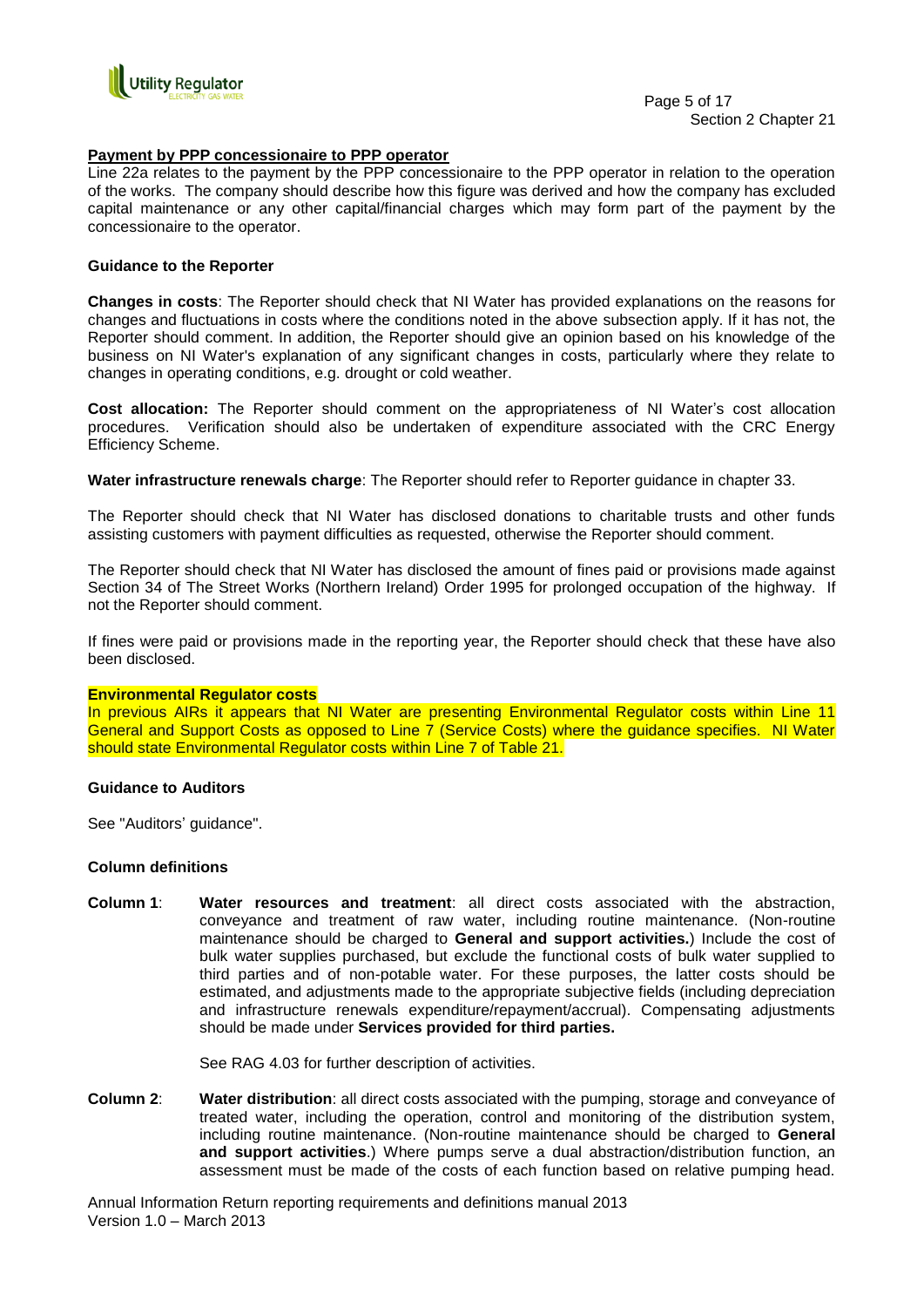

Section 2 Chapter 21

The costs of distributing non-potable water should be excluded. Include here the installation, removal, and replacement of consumer meters (except where capitalised or rechargeable), but not meter reading. Where distribution employees are employed on work related to tariff matters, and charging and billing enquiries, they should be charged to **Customer services**.

See RAG 4.03 for further description of activities.

**Column 3**: **Water service total**: where entries are required in columns 1 and 2, column 3 is calculated from those entries.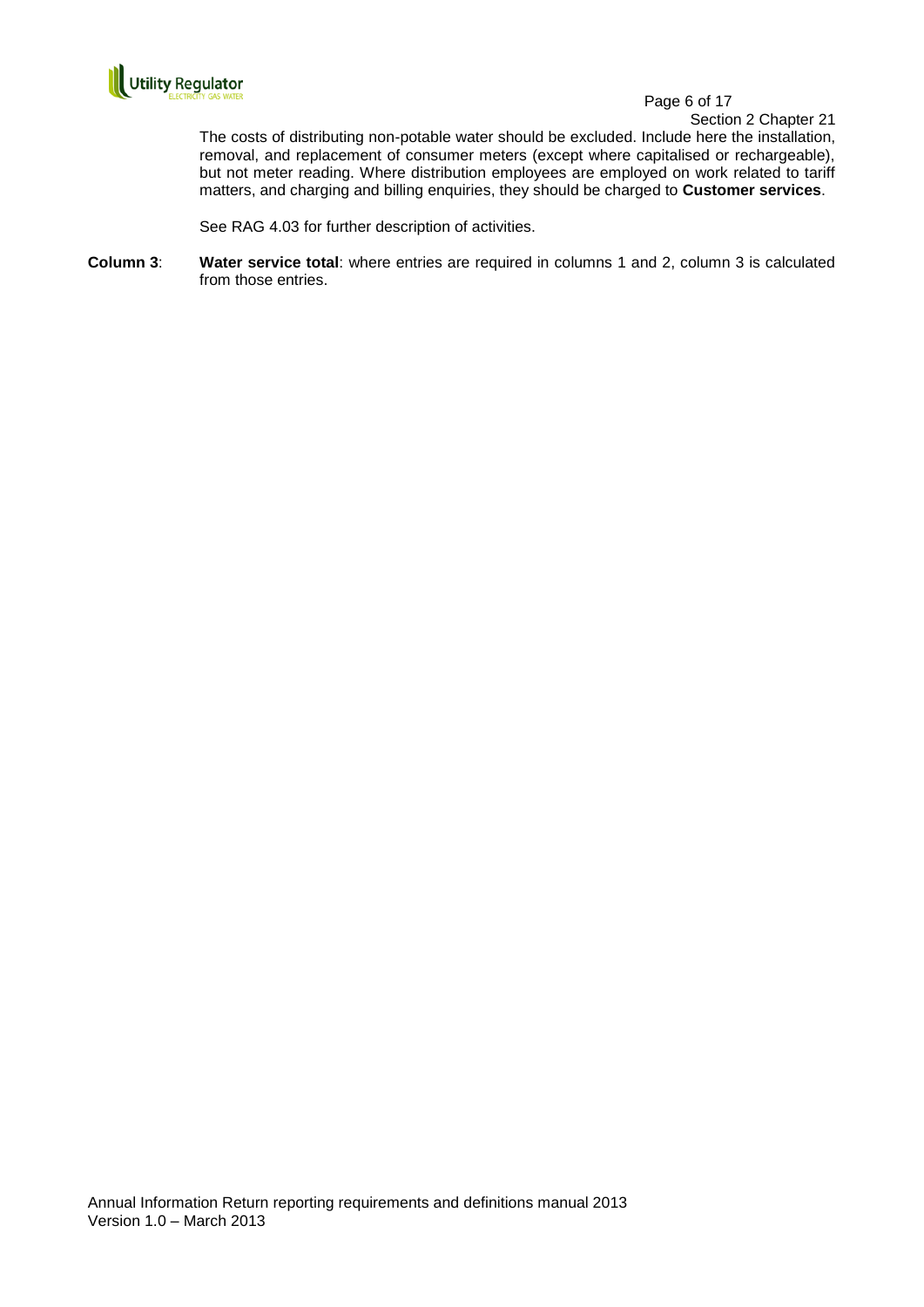

# **Table 21 line definitions**

**SERVICE ANALYSIS – WATER**

# **A DIRECT COSTS**

|                        | Employment costs                                                                                                                                                                                                                                                                                                                                                                                                                                                                                                                                                                                                                                                                                                     | £m | 3dp |
|------------------------|----------------------------------------------------------------------------------------------------------------------------------------------------------------------------------------------------------------------------------------------------------------------------------------------------------------------------------------------------------------------------------------------------------------------------------------------------------------------------------------------------------------------------------------------------------------------------------------------------------------------------------------------------------------------------------------------------------------------|----|-----|
| <b>Definition</b>      | The sum of the total costs of "non-manual and manual manpower"<br>which are directly attributable to each of the individually identified<br>service activities: water resources and treatment, water<br>distribution and water service total. To be included are the gross<br>salaries and wages of all employees within the relevant activity,<br>including payments resulting from bonus and profit-related<br>payment schemes, employer's National Insurance contributions,<br>superannuation, unfunded pension liabilities, sick pay, sickness<br>benefits, private health insurance, retirement awards, death in<br>service benefits, paid leave, subsistence, travel, entertaining and<br>conference expenses. |    |     |
| <b>Primary Purpose</b> | Informing relative performance and efficiency assessments.                                                                                                                                                                                                                                                                                                                                                                                                                                                                                                                                                                                                                                                           |    |     |
| <b>Processing rule</b> | Input                                                                                                                                                                                                                                                                                                                                                                                                                                                                                                                                                                                                                                                                                                                |    |     |
| <b>Responsibility</b>  | Comparative Efficiency and Performance Team                                                                                                                                                                                                                                                                                                                                                                                                                                                                                                                                                                                                                                                                          |    |     |

|                        | Power (including CRC costs)                                                                                                                                                                                                                                                                                                                                                                                                                         | £m |  |
|------------------------|-----------------------------------------------------------------------------------------------------------------------------------------------------------------------------------------------------------------------------------------------------------------------------------------------------------------------------------------------------------------------------------------------------------------------------------------------------|----|--|
| <b>Definition</b>      | All energy costs, including the climate change levy, other than<br>energy used for transport and energy costs, including the climate<br>change levy, associated with the provision of depots and offices -<br>which are included in general and support activities - which are<br>directly attributable to each of the individually identified service<br>activities: water resources and treatment, water distribution and<br>water service total. |    |  |
| <b>Primary Purpose</b> | Informing relative performance and efficiency assessments.                                                                                                                                                                                                                                                                                                                                                                                          |    |  |
| <b>Processing rule</b> | Input                                                                                                                                                                                                                                                                                                                                                                                                                                               |    |  |
| <b>Responsibility</b>  | Comparative Efficiency and Performance Team                                                                                                                                                                                                                                                                                                                                                                                                         |    |  |

|                        | Agencies                                                                                                                                                                                                                                                                                                                           | £m | 3dp |
|------------------------|------------------------------------------------------------------------------------------------------------------------------------------------------------------------------------------------------------------------------------------------------------------------------------------------------------------------------------|----|-----|
| <b>Definition</b>      | All costs of subcontracting services to local authorities, which are<br>directly attributable to each of the individually identified service<br>activities: water resources and treatment, water distribution and<br>water service total. All other subcontracted water services are<br>included in hired and contracted services. |    |     |
| <b>Primary Purpose</b> | Informing relative performance and efficiency assessments.                                                                                                                                                                                                                                                                         |    |     |
| <b>Processing rule</b> | Input                                                                                                                                                                                                                                                                                                                              |    |     |
| <b>Responsibility</b>  | Comparative Efficiency and Performance Team                                                                                                                                                                                                                                                                                        |    |     |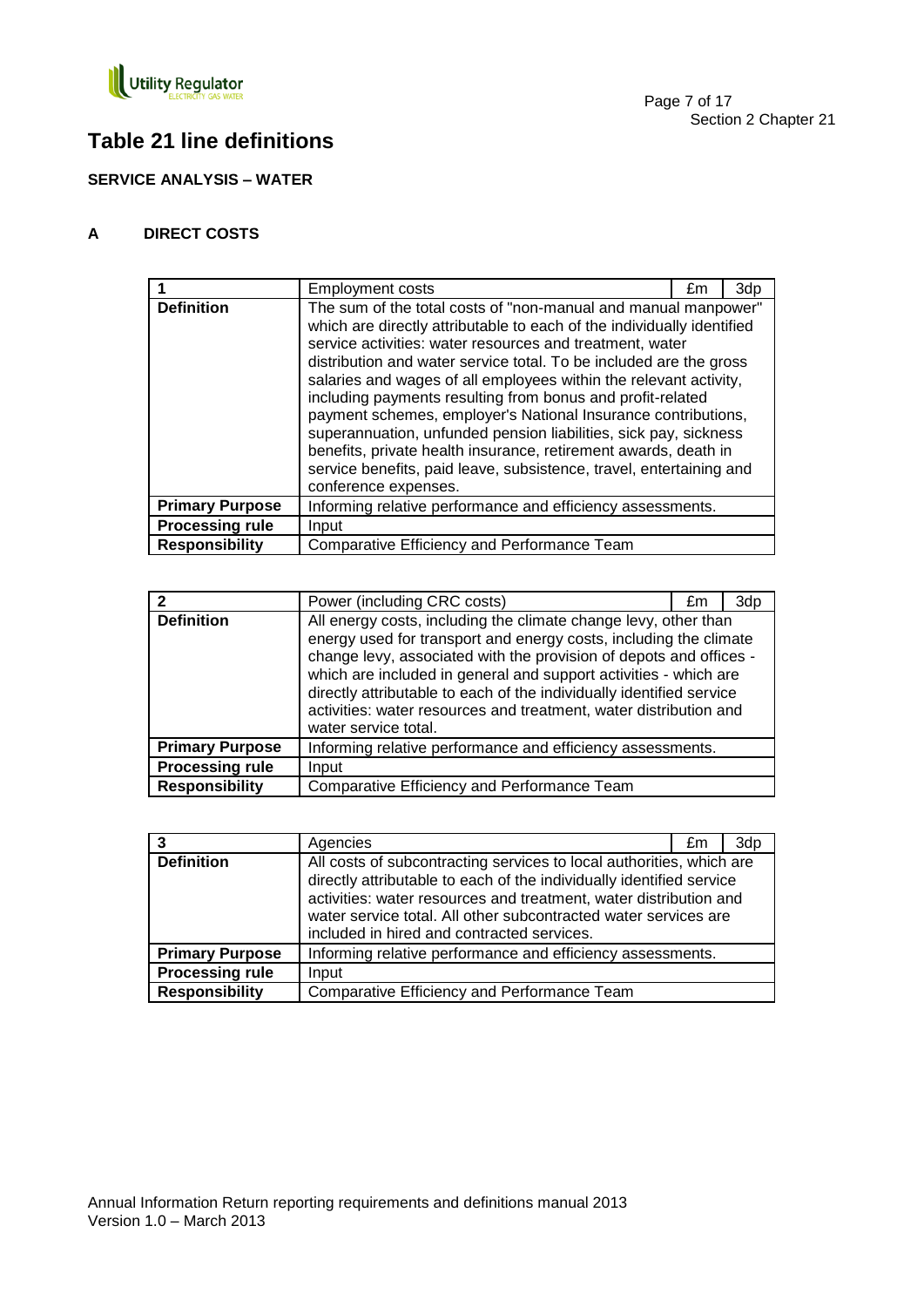

# Page 8 of 17 Section 2 Chapter 21

|                        | Hired and contracted services                                                                                                                                                                                                                                                                                                                                                                                                                                                                                                                                                                                                                              | £m | 3dp |
|------------------------|------------------------------------------------------------------------------------------------------------------------------------------------------------------------------------------------------------------------------------------------------------------------------------------------------------------------------------------------------------------------------------------------------------------------------------------------------------------------------------------------------------------------------------------------------------------------------------------------------------------------------------------------------------|----|-----|
| <b>Definition</b>      | All hired and contracted equipment and services, which are<br>directly attributable to each of the individually identified service<br>activities: water resources and treatment, water distribution and<br>water service total. (Hired services exclude the hire of vehicles<br>and plant, which is included in general and support activities).<br>Contracted services includes all contracted labour; professional<br>advice (such as lawyers and consultants); computer software; and<br>local authority contracts for the collection of water and sewerage<br>charges. (The provision of services by associated companies is<br>dealt with in line 5.) |    |     |
| <b>Primary Purpose</b> | Informing relative performance and efficiency assessments.                                                                                                                                                                                                                                                                                                                                                                                                                                                                                                                                                                                                 |    |     |
| <b>Processing rule</b> | Input                                                                                                                                                                                                                                                                                                                                                                                                                                                                                                                                                                                                                                                      |    |     |
| <b>Responsibility</b>  | Comparative Efficiency and Performance Team                                                                                                                                                                                                                                                                                                                                                                                                                                                                                                                                                                                                                |    |     |

| 5                      | Associated companies                                                                                                                                                                                                                                                                                                                                                                                                                                                                                                                                                                                                                                                                                                                 | £m | 3dp |
|------------------------|--------------------------------------------------------------------------------------------------------------------------------------------------------------------------------------------------------------------------------------------------------------------------------------------------------------------------------------------------------------------------------------------------------------------------------------------------------------------------------------------------------------------------------------------------------------------------------------------------------------------------------------------------------------------------------------------------------------------------------------|----|-----|
| <b>Definition</b>      | The total cost of associated companies that are directly<br>attributable to each of the individually identified service activities:<br>water resources and treatment, water distribution and water<br>service total.                                                                                                                                                                                                                                                                                                                                                                                                                                                                                                                 |    |     |
|                        | If the total cost of all hired and contracted services from<br>associated companies (excluding services that are capitalised or<br>included in infrastructure renewals expenditure of<br>prepayment/accrual) exceeds 20% of the total operating costs of<br>the appointed business, before interest and tax, then such costs<br>must be analysed across the headings of the segmental analysis<br>as if the sub-contracted activities were carried out by the<br>appointee. If the total costs of such subcontracted services fall<br>below this limit then NI Water may, instead of the foregoing<br>analysis, identify their total cost as a separate and additional<br>component of the segmental analysis within the commentary. |    |     |
| <b>Primary Purpose</b> | Informing relative performance and efficiency assessments.                                                                                                                                                                                                                                                                                                                                                                                                                                                                                                                                                                                                                                                                           |    |     |
| <b>Processing rule</b> | Input                                                                                                                                                                                                                                                                                                                                                                                                                                                                                                                                                                                                                                                                                                                                |    |     |
| <b>Responsibility</b>  | Comparative Efficiency and Performance Team                                                                                                                                                                                                                                                                                                                                                                                                                                                                                                                                                                                                                                                                                          |    |     |

|                        | Materials and consumables                                                                                                                                                                                                                                                        | £m | 3dp |
|------------------------|----------------------------------------------------------------------------------------------------------------------------------------------------------------------------------------------------------------------------------------------------------------------------------|----|-----|
| <b>Definition</b>      | All materials and consumables that are not in hired and contracted<br>services which are directly attributable to each of the individually<br>identified service activities: water resources and treatment, water<br>distribution and water service total.                       |    |     |
|                        | This category of cost includes equipment (such as small tools and<br>clothing), provisions, tarmac and backfill materials, but excludes<br>all items capitalised or included within infrastructure renewals<br>expenditure. Most if not all stock items fall into this category. |    |     |
| <b>Primary Purpose</b> | Informing relative performance and efficiency assessments.                                                                                                                                                                                                                       |    |     |
| <b>Processing rule</b> | Input                                                                                                                                                                                                                                                                            |    |     |
| <b>Responsibility</b>  | Comparative Efficiency and Performance Team                                                                                                                                                                                                                                      |    |     |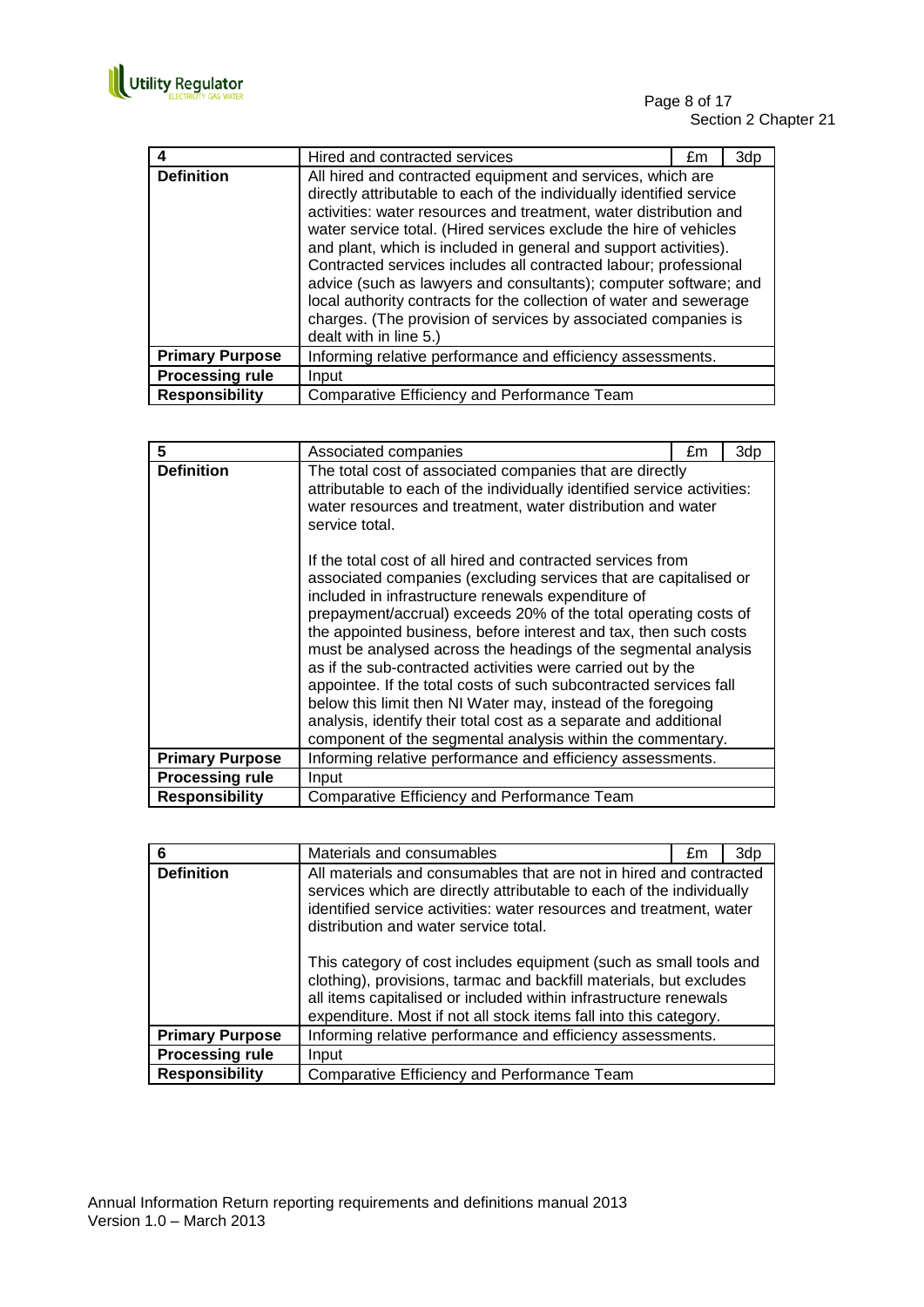

|                        | Service charges                                                                                                                                                                                                                                     | £m | 3dp |
|------------------------|-----------------------------------------------------------------------------------------------------------------------------------------------------------------------------------------------------------------------------------------------------|----|-----|
| <b>Definition</b>      | Total cost of service charges by the NI Environment Agency for<br>water abstraction which are directly attributable to individually<br>identified service activities: water resources and treatment, water<br>distribution and water service total. |    |     |
| <b>Primary Purpose</b> | Informing relative performance and efficiency assessments.                                                                                                                                                                                          |    |     |
| <b>Processing rule</b> | Input                                                                                                                                                                                                                                               |    |     |
| <b>Responsibility</b>  | Comparative Efficiency and Performance Team                                                                                                                                                                                                         |    |     |

| 8                      | Bulk supply imports                                                                                                                                                                                                                                                                                                                                                                                                                                                                                                      | £m | 3dp |
|------------------------|--------------------------------------------------------------------------------------------------------------------------------------------------------------------------------------------------------------------------------------------------------------------------------------------------------------------------------------------------------------------------------------------------------------------------------------------------------------------------------------------------------------------------|----|-----|
| <b>Definition</b>      | Total payments for imported bulk supplies that are directly<br>attributable to individually identified service activities: Water<br>resources and treatment, Water distribution and Water service<br>total.<br>If a supply is a shared supply and is jointly owned, the costs<br>associated with it should not be reported in the bulk supply imports<br>line. The costs should be broken down and reported in lines 1 to 7<br>and 9 as appropriate. Where this has been done it should be<br>stated in your commentary. |    |     |
| <b>Primary Purpose</b> | Informing relative performance and efficiency assessments.                                                                                                                                                                                                                                                                                                                                                                                                                                                               |    |     |
| <b>Processing rule</b> | Input                                                                                                                                                                                                                                                                                                                                                                                                                                                                                                                    |    |     |
| <b>Responsibility</b>  | Comparative Efficiency and Performance Team                                                                                                                                                                                                                                                                                                                                                                                                                                                                              |    |     |

| 9                      | Other direct costs                                                                                                                                                                                                                                                                                                                                                                                                                                                                              | £m | 3dp |
|------------------------|-------------------------------------------------------------------------------------------------------------------------------------------------------------------------------------------------------------------------------------------------------------------------------------------------------------------------------------------------------------------------------------------------------------------------------------------------------------------------------------------------|----|-----|
| <b>Definition</b>      | Any other operating costs, but excluding interest and taxation, on<br>an aggregated basis, including costs associated with the provision<br>of depots and offices, and insurance premiums, (where such costs<br>exceed 5% of total operating costs, an analysis should be<br>provided), also include fines and penalties, which can be directly<br>attributable to individually identified service activities: water<br>resources and treatment, water distribution and water service<br>total. |    |     |
| <b>Primary Purpose</b> | Informing relative performance and efficiency assessments.                                                                                                                                                                                                                                                                                                                                                                                                                                      |    |     |
| <b>Processing rule</b> | Input                                                                                                                                                                                                                                                                                                                                                                                                                                                                                           |    |     |
| <b>Responsibility</b>  | Comparative Efficiency and Performance Team                                                                                                                                                                                                                                                                                                                                                                                                                                                     |    |     |

| 10                     | <b>Total direct costs</b>                                                                                                                   | £m | 3dp |
|------------------------|---------------------------------------------------------------------------------------------------------------------------------------------|----|-----|
| <b>Definition</b>      | The total direct costs attributable to individually identified service<br>activities: water resources and treatment and water distribution. |    |     |
| <b>Primary Purpose</b> | Informing relative performance and efficiency assessments.                                                                                  |    |     |
| <b>Processing rule</b> | Calculated: the sum of lines 1, 2, 3, 4, 5, 6, 7, 8 and 9 for NIW and<br>the sum of lines 2 and 9 for PPP.                                  |    |     |
| <b>Responsibility</b>  | Comparative Efficiency and Performance Team                                                                                                 |    |     |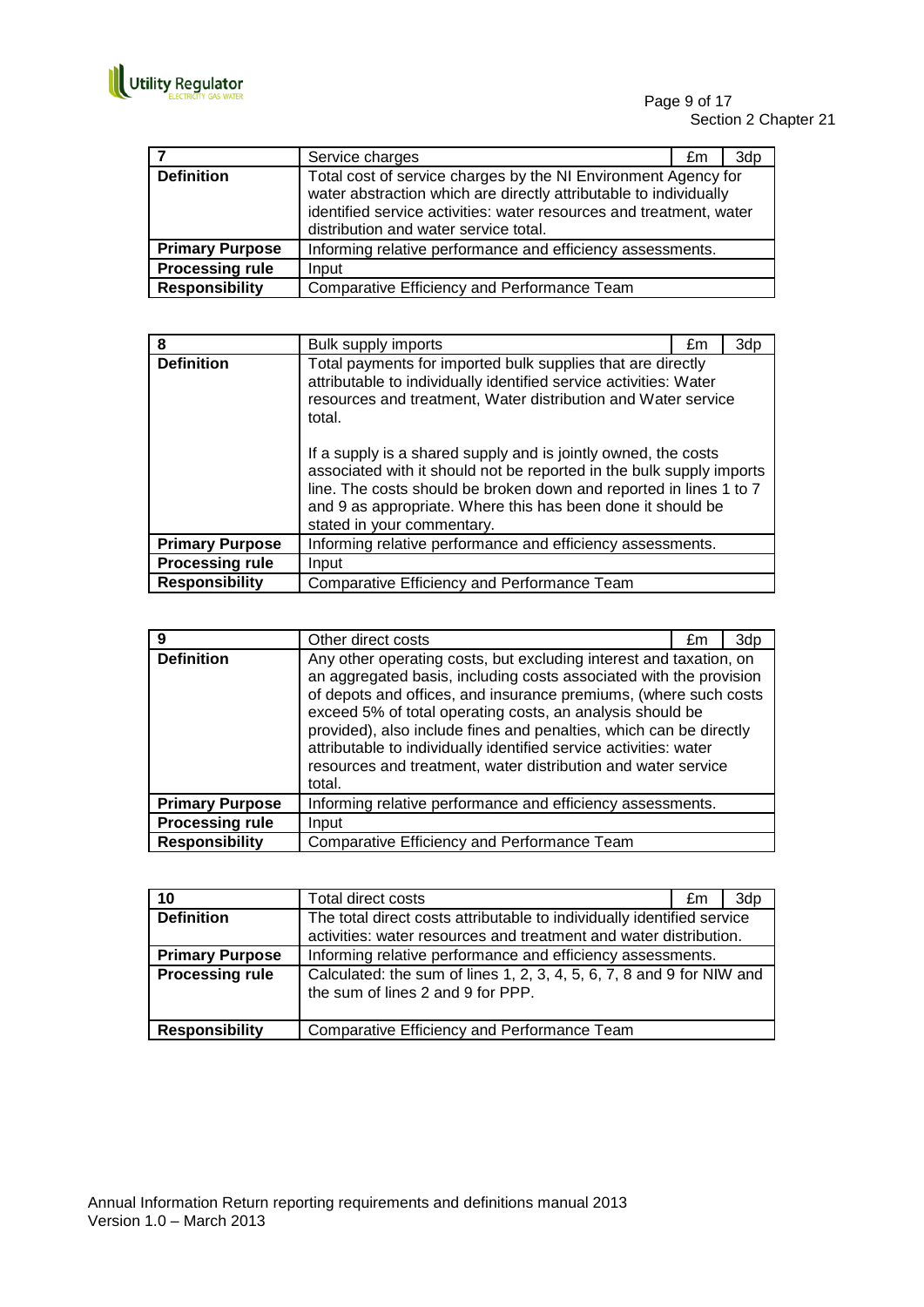

| 12                     | Functional expenditure                                                                                                                                                                                                                   | £m | 3dp |
|------------------------|------------------------------------------------------------------------------------------------------------------------------------------------------------------------------------------------------------------------------------------|----|-----|
| <b>Definition</b>      | The direct costs incurred in the provision of each of the individually<br>identified service and business activities, plus in each case an<br>allocation of direct costs incurred in the provision of general and<br>support activities. |    |     |
| <b>Primary Purpose</b> | Informing relative performance and efficiency assessments.                                                                                                                                                                               |    |     |
| <b>Processing rule</b> | Calculated: sum of lines 10 and 11                                                                                                                                                                                                       |    |     |
| <b>Responsibility</b>  | Comparative Efficiency and Performance Team                                                                                                                                                                                              |    |     |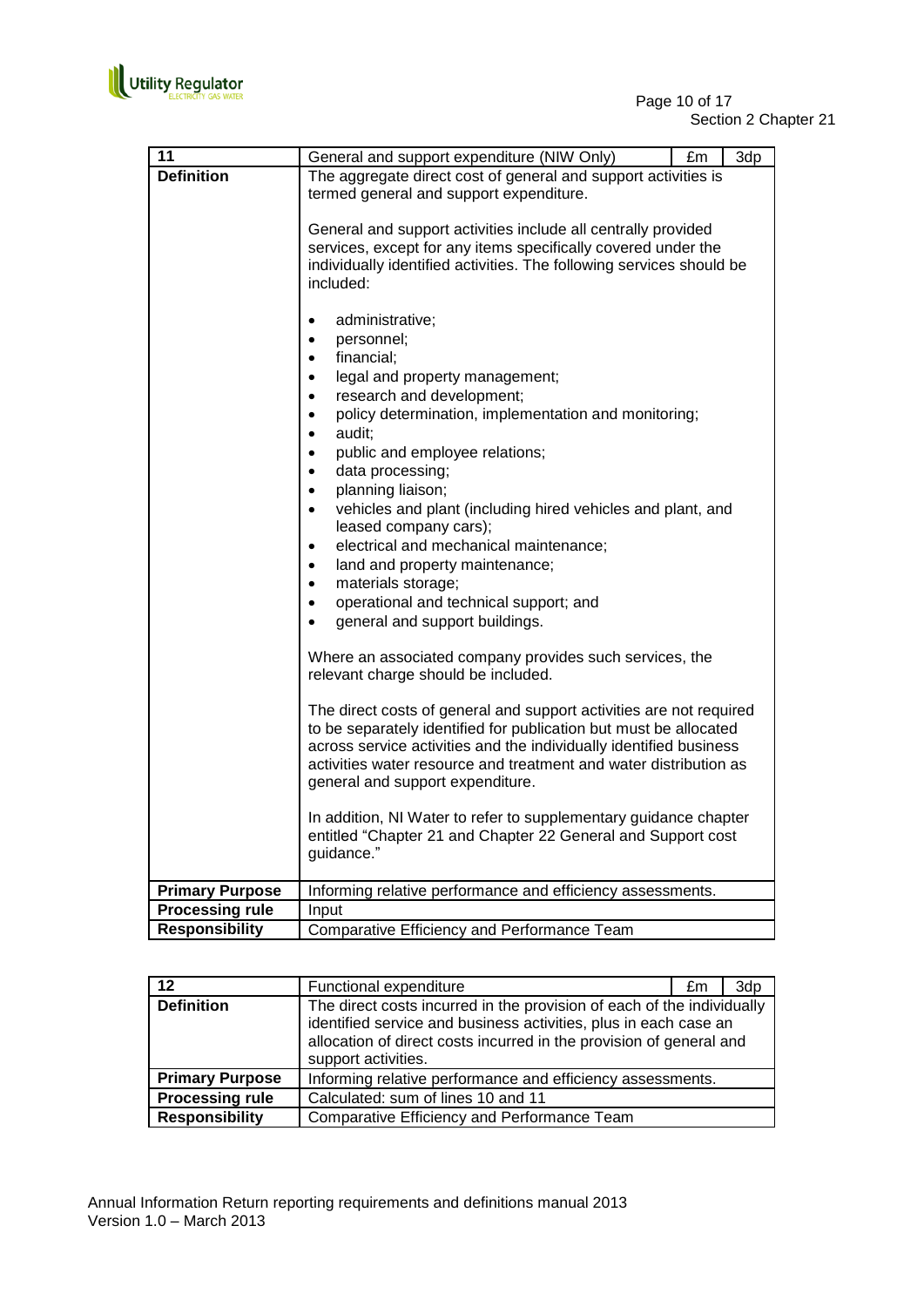

# **B OPERATING EXPENDITURE**

| 13                     | Customer services                                                                                                                                                                                                                                                                                                                                                                                                                                                                                                                                                                                                                                                                                                                                                                                                                                                                                                                                                                                                   | £m | 3dp |
|------------------------|---------------------------------------------------------------------------------------------------------------------------------------------------------------------------------------------------------------------------------------------------------------------------------------------------------------------------------------------------------------------------------------------------------------------------------------------------------------------------------------------------------------------------------------------------------------------------------------------------------------------------------------------------------------------------------------------------------------------------------------------------------------------------------------------------------------------------------------------------------------------------------------------------------------------------------------------------------------------------------------------------------------------|----|-----|
| <b>Definition</b>      | Total costs directly associated with customer services, except for<br>current cost depreciation.<br>Include customer accounting, the reading of meters, debt recovery<br>and the costs of disconnections, customers' enquiries relating to<br>tariff matters and charging/billing, and complaints handling. (The<br>costs incurred within water distribution in dealing with complaints<br>other than those related to tariff charges and charging/billing<br>should be recorded within that activity.) The cost of billing services<br>purchased should be included but the costs of services provided<br>for third parties excluded. For these purposes, the latter costs<br>should be estimated, and adjustments made to the appropriate<br>headings (and compensating adjustments made under Services<br>provided for third parties). Include donations made to charitable<br>trusts assisting customers or to other assisting customers with<br>payment difficulties.<br>See RAG 4.03 for further definitions. |    |     |
| <b>Primary Purpose</b> | Informing relative performance and efficiency assessments.                                                                                                                                                                                                                                                                                                                                                                                                                                                                                                                                                                                                                                                                                                                                                                                                                                                                                                                                                          |    |     |
| <b>Processing rule</b> | Input                                                                                                                                                                                                                                                                                                                                                                                                                                                                                                                                                                                                                                                                                                                                                                                                                                                                                                                                                                                                               |    |     |
| <b>Responsibility</b>  | Comparative Efficiency and Performance Team                                                                                                                                                                                                                                                                                                                                                                                                                                                                                                                                                                                                                                                                                                                                                                                                                                                                                                                                                                         |    |     |

| 14                     | Scientific services                                                                                                                                                                                                                                                                                                                                                                                                                                                                                                                      | £m | 3d <sub>p</sub> |
|------------------------|------------------------------------------------------------------------------------------------------------------------------------------------------------------------------------------------------------------------------------------------------------------------------------------------------------------------------------------------------------------------------------------------------------------------------------------------------------------------------------------------------------------------------------------|----|-----------------|
| <b>Definition</b>      | Total costs directly associated with scientific services except for<br>current cost depreciation.<br>Include the costs of scientific and laboratory services, and of the<br>monitoring of quality. The cost of such services purchased should<br>be included but the costs of services provided for third parties<br>excluded. For these purposes, the latter cost should be estimated,<br>and adjustments made to the appropriate subjective lines (and<br>compensating adjustments made under Services provided for third<br>parties). |    |                 |
|                        | See RAG 4.03 for further definitions.                                                                                                                                                                                                                                                                                                                                                                                                                                                                                                    |    |                 |
| <b>Primary Purpose</b> | Informing relative performance and efficiency assessments.                                                                                                                                                                                                                                                                                                                                                                                                                                                                               |    |                 |
| <b>Processing rule</b> | Input                                                                                                                                                                                                                                                                                                                                                                                                                                                                                                                                    |    |                 |
| <b>Responsibility</b>  | Comparative Efficiency and Performance Team                                                                                                                                                                                                                                                                                                                                                                                                                                                                                              |    |                 |

| 15                     | Other business activities                                                                                                                                                                                                                                                                                                                                                                                            | £m | 3dp |
|------------------------|----------------------------------------------------------------------------------------------------------------------------------------------------------------------------------------------------------------------------------------------------------------------------------------------------------------------------------------------------------------------------------------------------------------------|----|-----|
| <b>Definition</b>      | Total costs directly associated with other business activities<br>except for current cost depreciation.                                                                                                                                                                                                                                                                                                              |    |     |
|                        | This should include the cost of regulation, including all incremental<br>managerial costs of regulation associated with a periodic review;<br>certification fees associated with the Licence requirements; and<br>staff and associated costs incurred in the preparation of<br>submissions to, and liaison with, regulators. (Note: NI Environment<br>Agency charges are included under the operational activities.) |    |     |
| <b>Primary Purpose</b> | Informing relative performance and efficiency assessments.                                                                                                                                                                                                                                                                                                                                                           |    |     |
| <b>Processing rule</b> | Input                                                                                                                                                                                                                                                                                                                                                                                                                |    |     |
| <b>Responsibility</b>  | Comparative Efficiency and Performance Team                                                                                                                                                                                                                                                                                                                                                                          |    |     |

Annual Information Return reporting requirements and definitions manual 2013 Version 1.0 – March 2013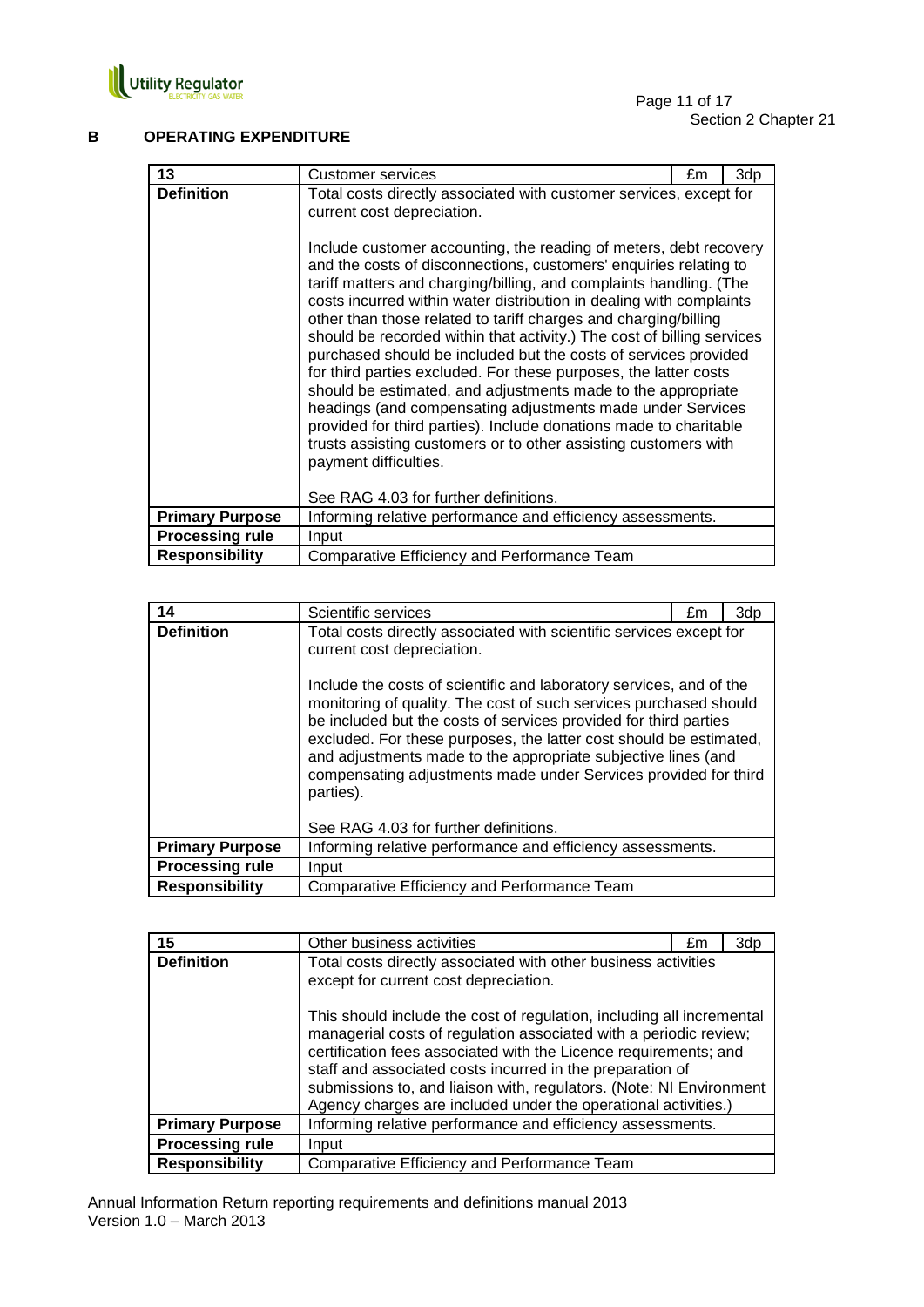

| 16                     | Total business activities                                  | £m | 3dp |
|------------------------|------------------------------------------------------------|----|-----|
| <b>Definition</b>      | Cost of total business activities except for current cost  |    |     |
|                        | depreciation.                                              |    |     |
| <b>Primary Purpose</b> | Informing relative performance and efficiency assessments. |    |     |
| <b>Processing rule</b> | Calculated: Sum of lines 13, 14 and 15                     |    |     |
| <b>Responsibility</b>  | Comparative Efficiency and Performance Team                |    |     |

| 17                     | Rates                                                      | £m | 3dp |
|------------------------|------------------------------------------------------------|----|-----|
| <b>Definition</b>      | The cost of all rates.                                     |    |     |
| <b>Primary Purpose</b> | Informing relative performance and efficiency assessments. |    |     |
| <b>Processing rule</b> | Input                                                      |    |     |
| <b>Responsibility</b>  | Comparative Efficiency and Performance Team                |    |     |

| 18                     | Doubtful debts                                               | £m | 3dp |
|------------------------|--------------------------------------------------------------|----|-----|
| <b>Definition</b>      | The charge/credit to the profit and loss account for bad and |    |     |
|                        | doubtful debts.                                              |    |     |
| <b>Primary Purpose</b> | Informing relative performance and efficiency assessments.   |    |     |
| <b>Processing rule</b> | Input                                                        |    |     |
| <b>Responsibility</b>  | Comparative Efficiency and Performance Team                  |    |     |

| 19                     | <b>Exceptional items</b>                                   | £m | 3dp |
|------------------------|------------------------------------------------------------|----|-----|
| <b>Definition</b>      | Exceptional items are defined in FRS3 Reporting Financial  |    |     |
|                        | Performance.                                               |    |     |
| <b>Primary Purpose</b> | Informing relative performance and efficiency assessments. |    |     |
| <b>Processing rule</b> | Input                                                      |    |     |
| <b>Responsibility</b>  | Comparative Efficiency and Performance Team                |    |     |

| 20                     | Total opex less third party services                       | £m | 3d <sub>p</sub> |
|------------------------|------------------------------------------------------------|----|-----------------|
| <b>Definition</b>      | Total operating expenditure less third party services.     |    |                 |
| <b>Primary Purpose</b> | Informing relative performance and efficiency assessments. |    |                 |
| <b>Processing rule</b> | Calculated: sum of lines 12, 16, 17, 18 and 19             |    |                 |
|                        | For PPP only: sum of lines 12, 14 and 17                   |    |                 |
| <b>Responsibility</b>  | Comparative Efficiency and Performance Team                |    |                 |

| 21                     | Third party services – opex                                                                                                                                                                                                                                                                                                                                                                                                                                                          | £m | 3dp |
|------------------------|--------------------------------------------------------------------------------------------------------------------------------------------------------------------------------------------------------------------------------------------------------------------------------------------------------------------------------------------------------------------------------------------------------------------------------------------------------------------------------------|----|-----|
| <b>Definition</b>      | The operating costs of providing water services to third parties, to<br>include:<br>rechargeable works<br>٠<br>bulk supplies of raw or treated water to other water companies<br>$\bullet$<br>non-potable water<br>$\bullet$<br>water main diversions<br>$\bullet$<br>repairs to customers' supply pipes (if NI Water has in the<br>$\bullet$<br>past reported the cost of repairs to customers' pipes under<br>a different heading, this should be explained in the<br>commentary). |    |     |
| <b>Primary Purpose</b> | Informing relative performance and efficiency assessments.                                                                                                                                                                                                                                                                                                                                                                                                                           |    |     |
| <b>Processing rule</b> | Input                                                                                                                                                                                                                                                                                                                                                                                                                                                                                |    |     |
| <b>Responsibility</b>  | Comparative Efficiency and Performance Team                                                                                                                                                                                                                                                                                                                                                                                                                                          |    |     |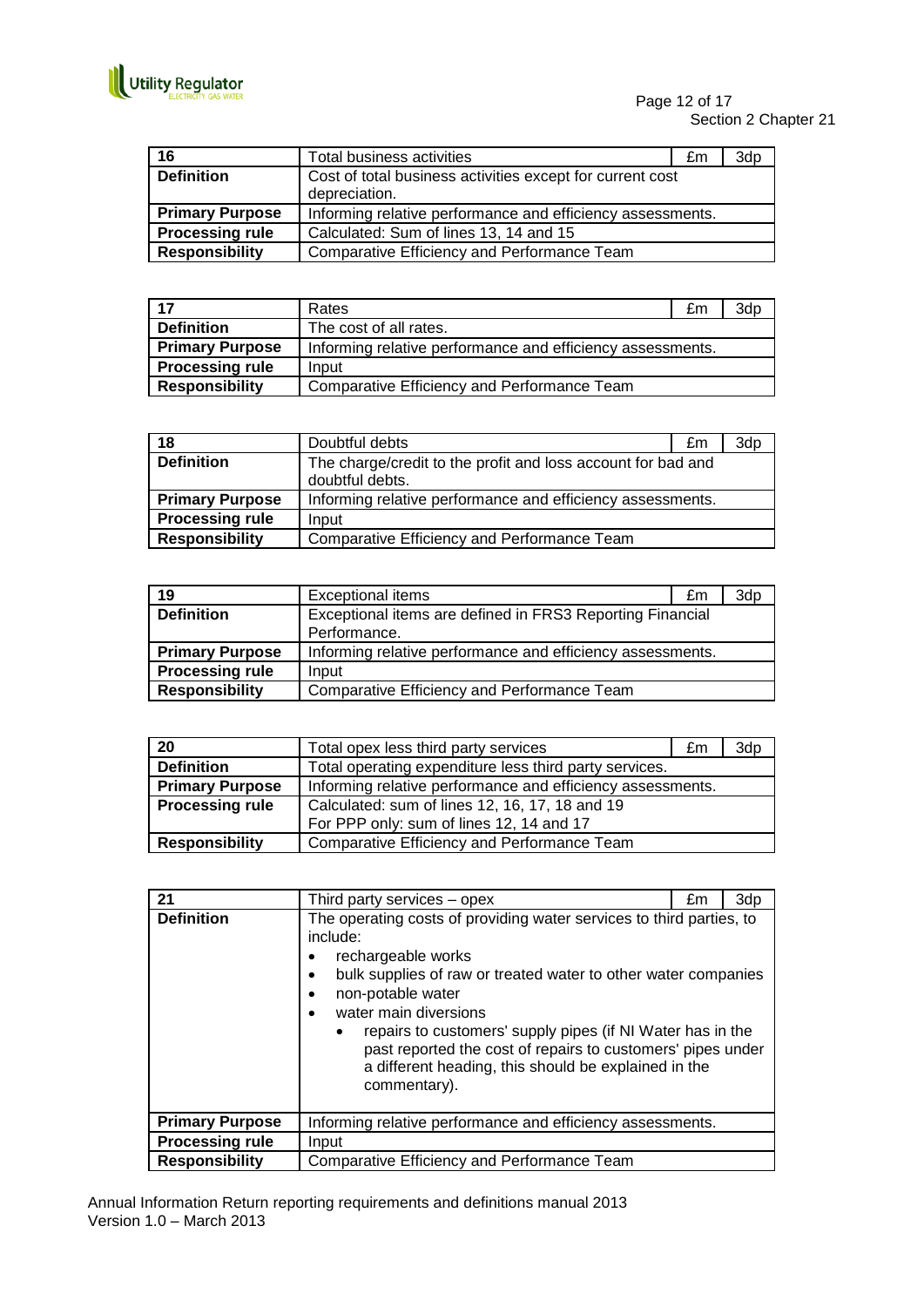

| 21a                    | Total PPP unitary charges                                      | £m | 3dp |
|------------------------|----------------------------------------------------------------|----|-----|
| <b>Definition</b>      | The total opex element of the PPP unitary charge for the water |    |     |
|                        | service.                                                       |    |     |
| <b>Primary Purpose</b> | Informing relative performance and efficiency assessments.     |    |     |
| <b>Processing rule</b> | Input: <b>PPP and Total tables only.</b>                       |    |     |
| <b>Responsibility</b>  | Comparative Efficiency and Performance Team                    |    |     |

| 22                     | Total operating expenditure                                | £m | 3dp |
|------------------------|------------------------------------------------------------|----|-----|
| <b>Definition</b>      | Total operating expenditure                                |    |     |
| <b>Primary Purpose</b> | Informing relative performance and efficiency assessments. |    |     |
| <b>Processing rule</b> | Calculated: sum of lines 20, 21 and 21a.                   |    |     |
| <b>Responsibility</b>  | Comparative Efficiency and Performance Team                |    |     |

| 22a                    | Payment by concessionaire to operator                                                                                                                                                                                                                                                                                                                                                                                                                    | £m | 3dp |
|------------------------|----------------------------------------------------------------------------------------------------------------------------------------------------------------------------------------------------------------------------------------------------------------------------------------------------------------------------------------------------------------------------------------------------------------------------------------------------------|----|-----|
| <b>Definition</b>      | This figure is collected for the purposes of use in relative efficiency<br>assessments. Reporting of this line should reflect the payment by<br>concessionaire to the operating company i.e. operating costs and<br>profit. Capital maintenance or any other capital/financial charges<br>should be stripped out of the cost if this forms part of the payment.<br>Total should be consistent with the figure reported in Table 43, line<br>5, column 20 |    |     |
| <b>Primary Purpose</b> | Informing relative performance and efficiency assessments.                                                                                                                                                                                                                                                                                                                                                                                               |    |     |
| <b>Processing rule</b> | Input: PPP and Total tables only                                                                                                                                                                                                                                                                                                                                                                                                                         |    |     |
| <b>Responsibility</b>  | Comparative Efficiency and Performance Team                                                                                                                                                                                                                                                                                                                                                                                                              |    |     |

# **C REACTIVE AND PLANNED MAINTENANCE (INCLUDED IN OPEX) – (These lines are not required to be completed for the PPP only tables)**

| 23                     | Reactive and planned maintenance infrastructure                                                                                                                                                                                                                                                                                                                           | £m | 3dp |  |
|------------------------|---------------------------------------------------------------------------------------------------------------------------------------------------------------------------------------------------------------------------------------------------------------------------------------------------------------------------------------------------------------------------|----|-----|--|
| <b>Definition</b>      | The reactive and planned maintenance expenditure on water<br>infrastructure assets, for each of the individually identified service<br>activities: Water resources and treatment, Water distribution and<br>Water service total included in operating expenditure.                                                                                                        |    |     |  |
|                        | This should include expenditure on:<br>burst repairs;<br>flushing, scrubbing and air scouring;<br>leakage control activities and leak repairs;<br>valve, hydrant and meter maintenance/replacement;<br>communication pipe and stop tap replacement;<br>provision of meter boxes associated with the above; and<br>reactive and planned maintenance on aqueducts and dams. |    |     |  |
| <b>Primary Purpose</b> | Informing relative performance and efficiency assessments.                                                                                                                                                                                                                                                                                                                |    |     |  |
| <b>Processing rule</b> | Input                                                                                                                                                                                                                                                                                                                                                                     |    |     |  |
| <b>Responsibility</b>  | <b>Network Regulation Team</b>                                                                                                                                                                                                                                                                                                                                            |    |     |  |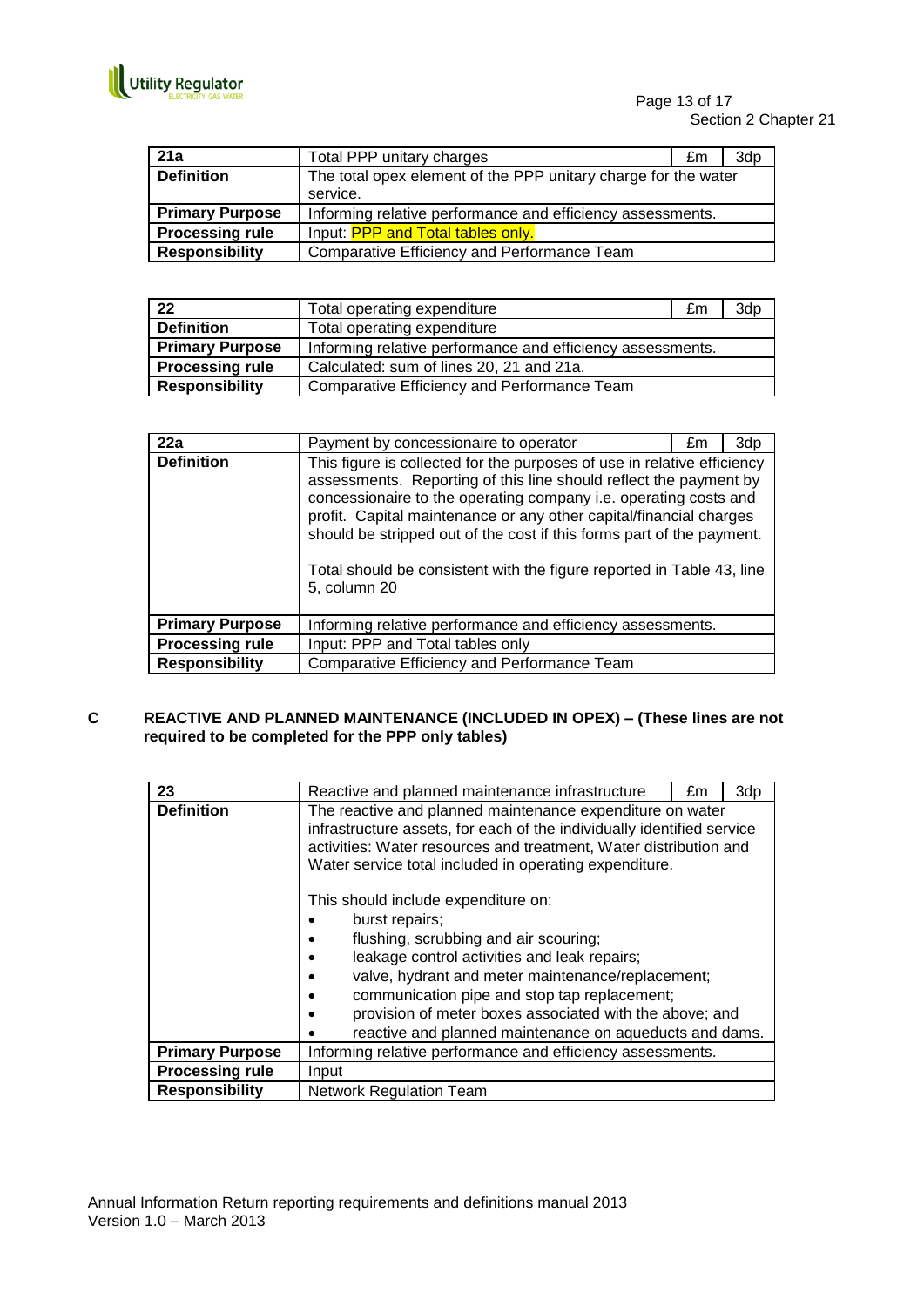

| 24                     | Reactive and planned maintenance non-                                                                                                                                                                                                                                                                                              | £m | 3dp |  |
|------------------------|------------------------------------------------------------------------------------------------------------------------------------------------------------------------------------------------------------------------------------------------------------------------------------------------------------------------------------|----|-----|--|
|                        | infrastructure                                                                                                                                                                                                                                                                                                                     |    |     |  |
| <b>Definition</b>      | The reactive and planned maintenance expenditure on water non-<br>infrastructure assets, for each of the individually identified service<br>activities: Water resources and treatment and Water distribution<br>included in operating expenditure.                                                                                 |    |     |  |
|                        | This should include expenditure on:<br>planned routine and reactive servicing of pumping plant;<br>planned routine and reactive maintenance of treatment<br>works and instrumentation;<br>service reservoir dosing;<br>٠<br>buildings and ground maintenance; and<br>$\bullet$<br>contracts for maintenance of computer equipment. |    |     |  |
| <b>Primary Purpose</b> | Informing relative performance and efficiency assessments.                                                                                                                                                                                                                                                                         |    |     |  |
| <b>Processing rule</b> | Input                                                                                                                                                                                                                                                                                                                              |    |     |  |
| <b>Responsibility</b>  | <b>Network Regulation Team</b>                                                                                                                                                                                                                                                                                                     |    |     |  |

**D CAPITAL MAINTENANCE - (For the PPP only table, NI Water should only complete lines that it deems appropriate. Any line where NI Water deems that a response is not appropriate should be left blank)**

| 25                     | Infrastructure renewals charge (excluding third                     | £m | 3dp |
|------------------------|---------------------------------------------------------------------|----|-----|
|                        | party services)                                                     |    |     |
| <b>Definition</b>      | Infrastructure renewals charge, excluding any part which relates to |    |     |
|                        | infrastructure assets which are used for third party services.      |    |     |
| <b>Primary Purpose</b> | Informing relative performance and efficiency assessments.          |    |     |
| <b>Processing rule</b> | Input                                                               |    |     |
| <b>Responsibility</b>  | <b>Regulatory Finance Team</b>                                      |    |     |

| 26                     | Current cost depreciation (allocated)                                                                                                                                                                                                                                                                                                                                  | £m | 3dp |
|------------------------|------------------------------------------------------------------------------------------------------------------------------------------------------------------------------------------------------------------------------------------------------------------------------------------------------------------------------------------------------------------------|----|-----|
| <b>Definition</b>      | The current cost depreciation charge on tangible fixed assets, for<br>each of the individually identified service activities, Water<br>resources and treatment, Water distribution and Water service<br>total.<br>Note that this figure is not net of the amortisation of deferred<br>credits and intangible assets, which are shown separately on lines<br>27 and 28. |    |     |
| <b>Primary Purpose</b> | Informing relative performance and efficiency assessments.                                                                                                                                                                                                                                                                                                             |    |     |
| <b>Processing rule</b> | Input                                                                                                                                                                                                                                                                                                                                                                  |    |     |
| <b>Responsibility</b>  | <b>Regulatory Finance Team</b>                                                                                                                                                                                                                                                                                                                                         |    |     |

| 27                     | Amortisation of deferred credits                                                                                                                                        | £m | 3dp |
|------------------------|-------------------------------------------------------------------------------------------------------------------------------------------------------------------------|----|-----|
| <b>Definition</b>      | The amortisation of deferred credits arising from third party<br>contributions on non-infrastructure assets. These are amortised<br>over the life of the related asset. |    |     |
| <b>Primary Purpose</b> | Informing relative performance and efficiency assessments.                                                                                                              |    |     |
| <b>Processing rule</b> | Input                                                                                                                                                                   |    |     |
| <b>Responsibility</b>  | <b>Regulatory Finance Team</b>                                                                                                                                          |    |     |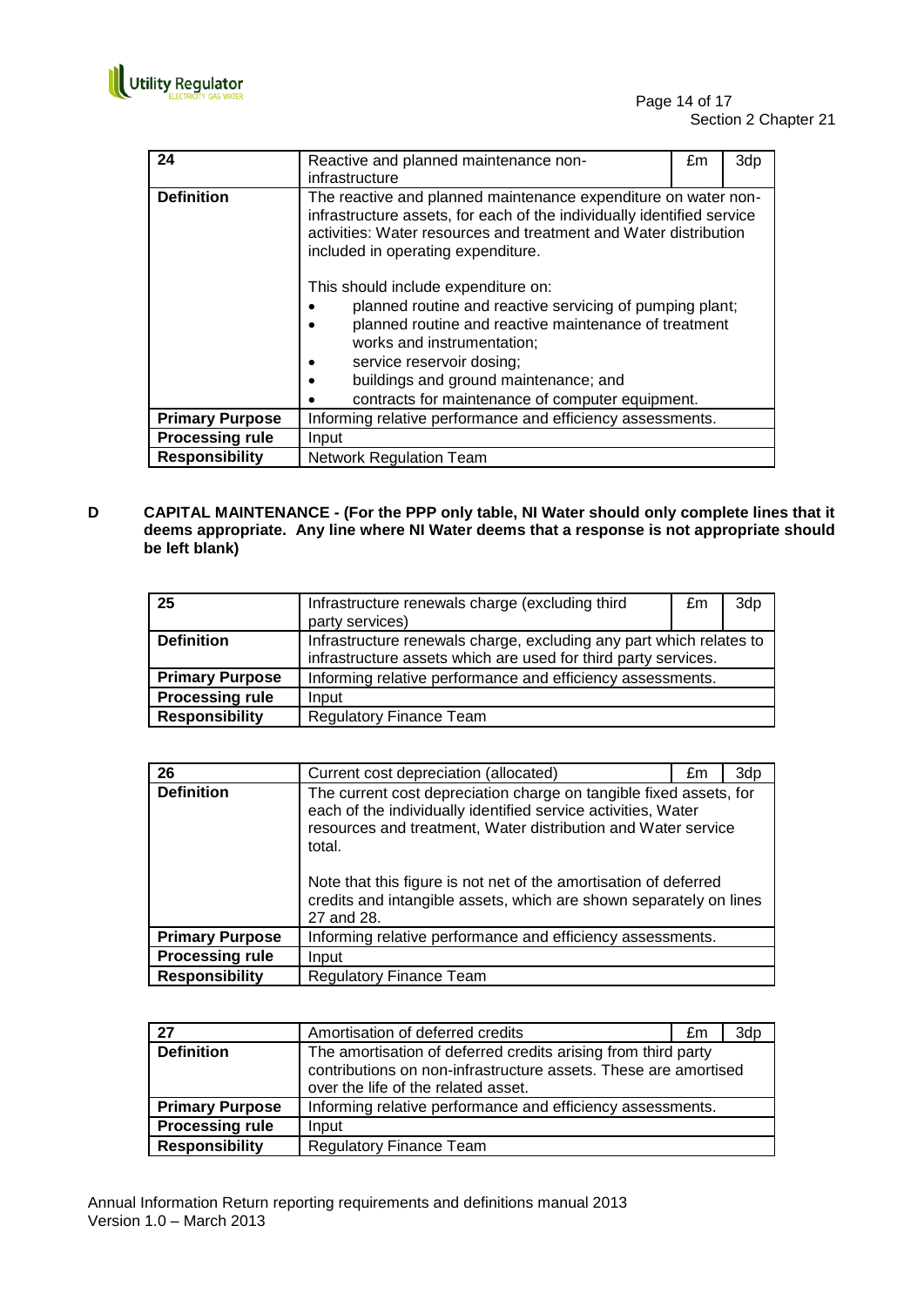

| 28                     | Amortisation of intangible assets                                  | £m | 3dp |
|------------------------|--------------------------------------------------------------------|----|-----|
| <b>Definition</b>      | Any amortisation or other reduction in the balance sheet valuation |    |     |
|                        | of intangible assets, such as goodwill.                            |    |     |
| <b>Primary Purpose</b> | Informing relative performance and efficiency assessments.         |    |     |
| <b>Processing rule</b> | Input                                                              |    |     |
| <b>Responsibility</b>  | <b>Regulatory Finance Team</b>                                     |    |     |

| 29                     | Business activities current cost depreciation (non-<br>allocated)                                                                                                                                                                    | £m | 3dp |
|------------------------|--------------------------------------------------------------------------------------------------------------------------------------------------------------------------------------------------------------------------------------|----|-----|
| <b>Definition</b>      | The current cost depreciation at the aggregate level for each<br>service, attributable to the assets used in the business activities,<br>i.e. customer services, scientific services and other business<br>activities (lines 13-15). |    |     |
| <b>Primary Purpose</b> | Informing relative performance and efficiency assessments.                                                                                                                                                                           |    |     |
| <b>Processing rule</b> | Input                                                                                                                                                                                                                                |    |     |
| <b>Responsibility</b>  | <b>Regulatory Finance Team</b>                                                                                                                                                                                                       |    |     |

| 30                     | Capital maintenance excluding third party services              | £m | 3dp |
|------------------------|-----------------------------------------------------------------|----|-----|
| <b>Definition</b>      | Capital maintenance less capital maintenance charges in respect |    |     |
|                        | of third party services                                         |    |     |
| <b>Primary Purpose</b> | Informing relative performance and efficiency assessments.      |    |     |
| <b>Processing rule</b> | Calculated: sum of lines 25, 26, 27, 28 and 29                  |    |     |
| <b>Responsibility</b>  | <b>Regulatory Finance Team</b>                                  |    |     |

| 31                     | Third Party services – current cost depreciation.                | £m | 3dp |
|------------------------|------------------------------------------------------------------|----|-----|
| <b>Definition</b>      | Current cost depreciation on non-infrastructure assets used only |    |     |
|                        | for third party services.                                        |    |     |
| <b>Primary Purpose</b> | Informing relative performance and efficiency assessments.       |    |     |
| <b>Processing rule</b> | Input                                                            |    |     |
| <b>Responsibility</b>  | <b>Regulatory Finance Team</b>                                   |    |     |

| 32                     | Third Party Services - Infrastructure renewals                    | £m | 3dp |
|------------------------|-------------------------------------------------------------------|----|-----|
|                        | charge.                                                           |    |     |
| <b>Definition</b>      | Infrastructure renewals charge on infrastructure assets used only |    |     |
|                        | for third party services.                                         |    |     |
| <b>Primary Purpose</b> | Informing relative performance and efficiency assessments.        |    |     |
| <b>Processing rule</b> | Input                                                             |    |     |
| <b>Responsibility</b>  | <b>Regulatory Finance Team</b>                                    |    |     |

| 33                     | Total capital maintenance                                                                       | £m | 3dp |
|------------------------|-------------------------------------------------------------------------------------------------|----|-----|
| <b>Definition</b>      | Total capital maintenance (including capital maintenance in<br>respect of third party services) |    |     |
| <b>Primary Purpose</b> | Informing relative performance and efficiency assessments.                                      |    |     |
| <b>Processing rule</b> | Calculated: sum of lines 30, 31 and 32                                                          |    |     |
| <b>Responsibility</b>  | <b>Regulatory Finance Team</b>                                                                  |    |     |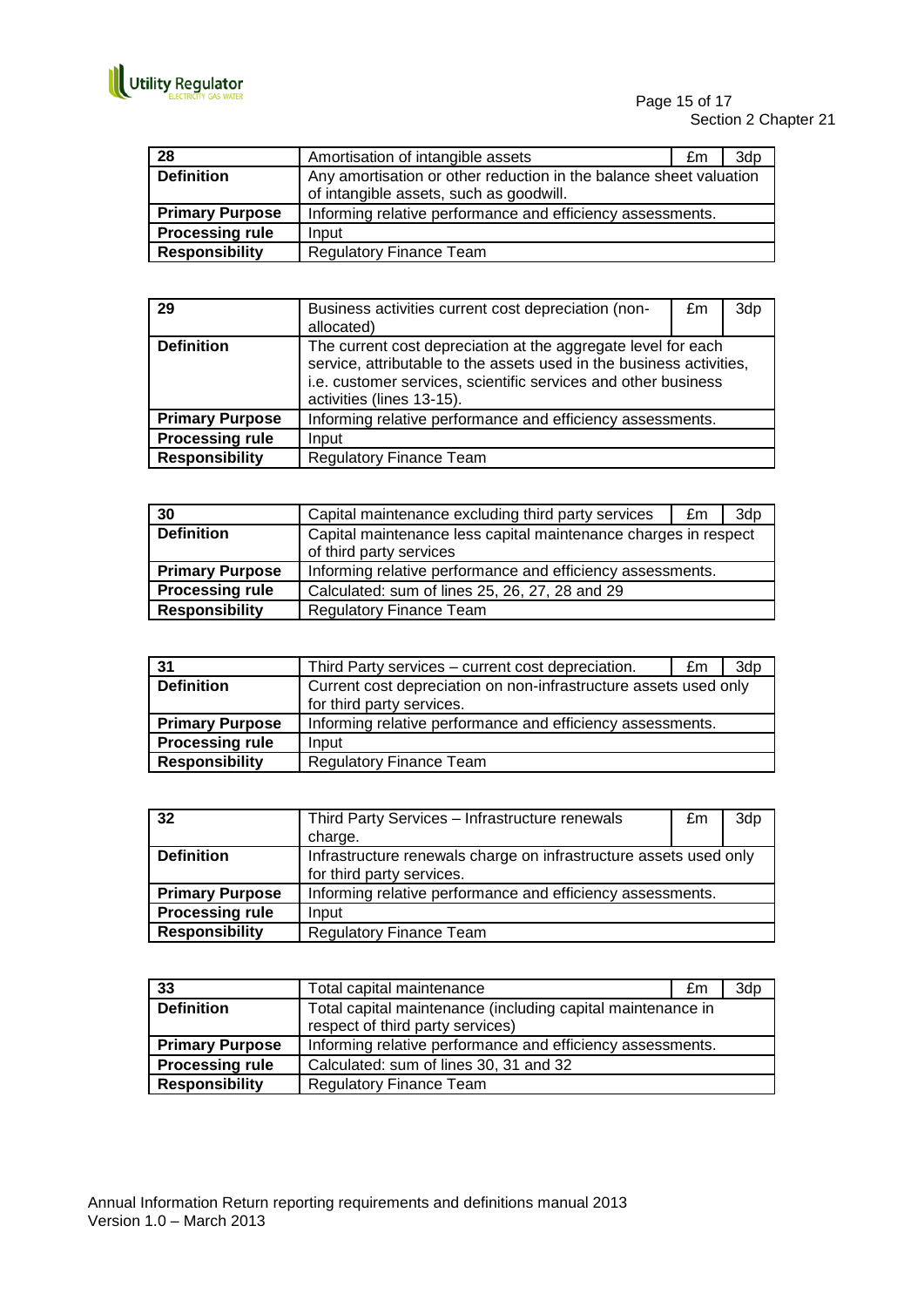

Page 16 of 17 Section 2 Chapter 21

| 34                     | Total operating costs                                      | £m | 3d <sub>p</sub> |
|------------------------|------------------------------------------------------------|----|-----------------|
| <b>Definition</b>      | Total operating costs                                      |    |                 |
| <b>Primary Purpose</b> | Informing relative performance and efficiency assessments. |    |                 |
| <b>Processing rule</b> | Calculated: sum of lines 22 and 33                         |    |                 |
| <b>Responsibility</b>  | Comparative Efficiency and Performance Team                |    |                 |